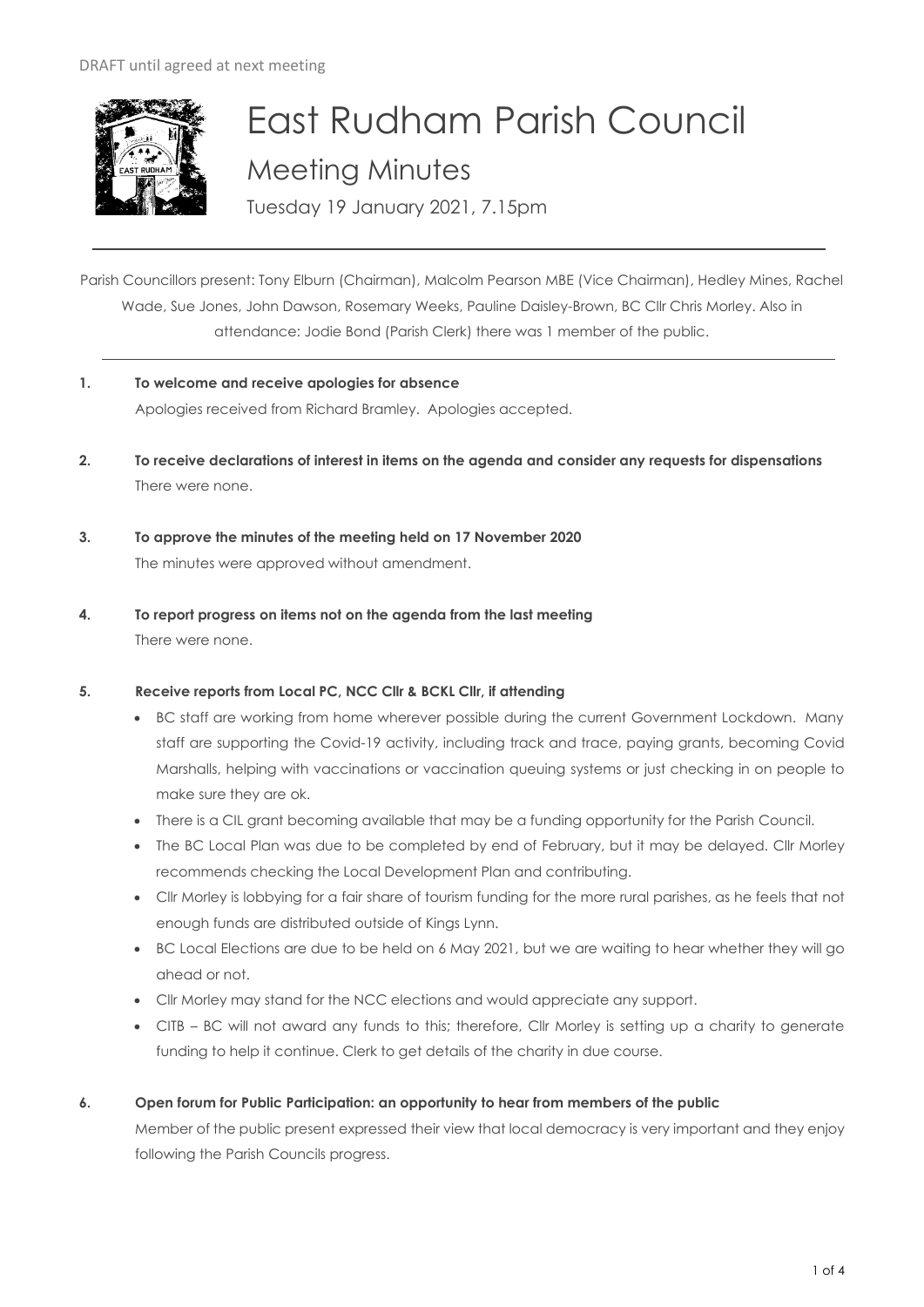## **7. To receive updates from council members (for information only)**

7.1 Jack's Lane Windfarm Community Fund There are no further updates.

# 7.2 Parish Partnership Scheme Project

Following the request for funding support from the local school governors, Cllr Elburn had submitted a funding application to NCC PPS for 50% price match funding towards a new dropped kerb on School Road. The approximate cost of the project as confirmed by Sally Bettinson would be £2200. 50% of the cost would be met with Parish Council reserves, if agreed by Cllrs at a future meeting. Further update to follow.

7.3 Conservation Area in Churchyard This project will be postponed until the Spring.

# 7.4 Defibrillator Update

The defibrillator has now been repaired and returned to site. The faulty battery pack has been replaced as per the CHT maintenance agreement.

## **8. Open Spaces & Highways Issues**

8.1 SAM2 Report

Cllr Mines reported as follows: -

The SAM2 is outside the vets and was moved there from Station Road at the end of December.

Data from Station Road is similar to last time. Max speed was 50mph, at 1.40pm on 11<sup>th</sup> December. The average speed on the 85<sup>th</sup> percentile was 30.5, slower than last time it was in this location. 15% of vehicles had exceeded the speed limit, which is a bit more than last time it was here in Aug- Sep. There appear to have been many slow vehicles, which is probably due to its location and is distorted by the turning into Broomsthorpe Road, which tends to pull the 85<sup>th</sup> percentile speed down.

# 8.2 Village green update

The fencing work will be postponed until the weather is drier, to enable it to be fitted and painted at the same time.

# 8.3 Village Christmas tree

Cllr Daisley-Brown will look into some ideas to present to the Council for a village Christmas Tree as it would be a good to bring the community together. Considerations to include costs, any restrictions, power source, location etc.

# 8.4 School Access - PPS Fund See item 7.2

# **9. Play Park update**

Cllr Wade is very concerned about the current state of the playpark and for children's safety. The bark surrounding play equipment is very bare, and the swing set is in a poor condition, among other issues. It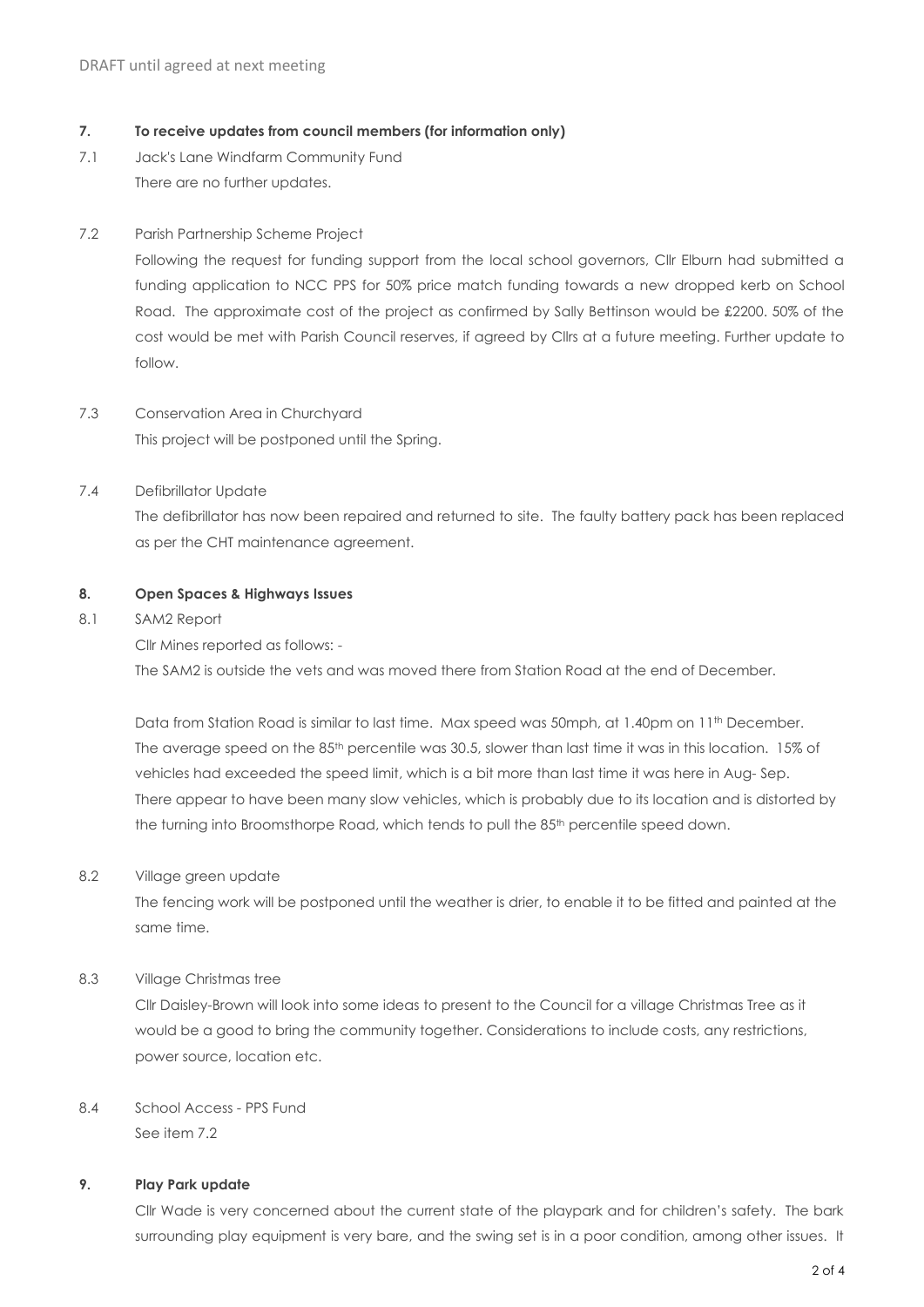was agreed that a socially distanced site meeting would be arranged between Cllrs Wade, Elburn, Pearson and Mines to survey the playpark and to consider the best course of action.

Cllr Elburn agreed to contact the Foundation again to ask for additional funding and to consider submitting a further application to the Wind Farm. There was some reluctancy due to the fencing funding still outstanding, however this work will be completed within the next few months.

## **10. East Rudham Cemetery**

Nothing further to report.

## **11. Newsletter**

Following discussion, it was agreed that a paper version of the spring newsletter would still be delivered as opposed to just an online version. The next issue will be printed at the beginning of March as usual, and hopefully delivered before the March meeting. The member of the public present also offered to deliver some newsletters if required. Thanks, given.

# **12. Planning Matters**

## *Decisions on existing applications*

20/00498 | Leonardslee, Broomsthorpe Road Extensions and alterations

**PC comment - Resolved to make no observations | KLWNBC decision – refused** The appeal decision is still in progress.

20/02046/F Rock Cottage Broomsthorpe Road East Rudham King's Lynn Norfolk PE31 8RG Proposed extensions and alterations

**PC comment - Resolved to support this application | KLWNBC decision – Awaiting**

20/01833/F The Firs, 32 Bagthorpe Road East Rudham King's Lynn Norfolk PE31 8RA Proposed addition of part first floor to barn conversion approved under ref: 18/00379/F **PC comment - Resolved to support this application | KLWNBC decision – Awaiting**

20/01972/F Farrant Cottage Broomsthorpe Road East Rudham King's Lynn Norfolk PE31 8RG Part demolition of rear lean-to extension and construction of new flat roof garden room with lantern

**PC comment - Resolved to support this application | KLWNBC decision – Awaiting**

# **13. Correspondence**

- Clerks & Councils Direct Magazine
- Gritting Route Letter A joint letter between East Rudham, Helhoughton & Raynham PC was sent to NCC Highways to request that Broomsthorpe Road and the road leading past the Rayham RAF base are included in the NCC routine gritting route. Sally Bettinson agreed to consider it for inclusion for next winter (decisions are made in the June prior to the following winter) NCC Cllr Tom FitzPatrick will endeavour to request for it to be included within this year's route as well.